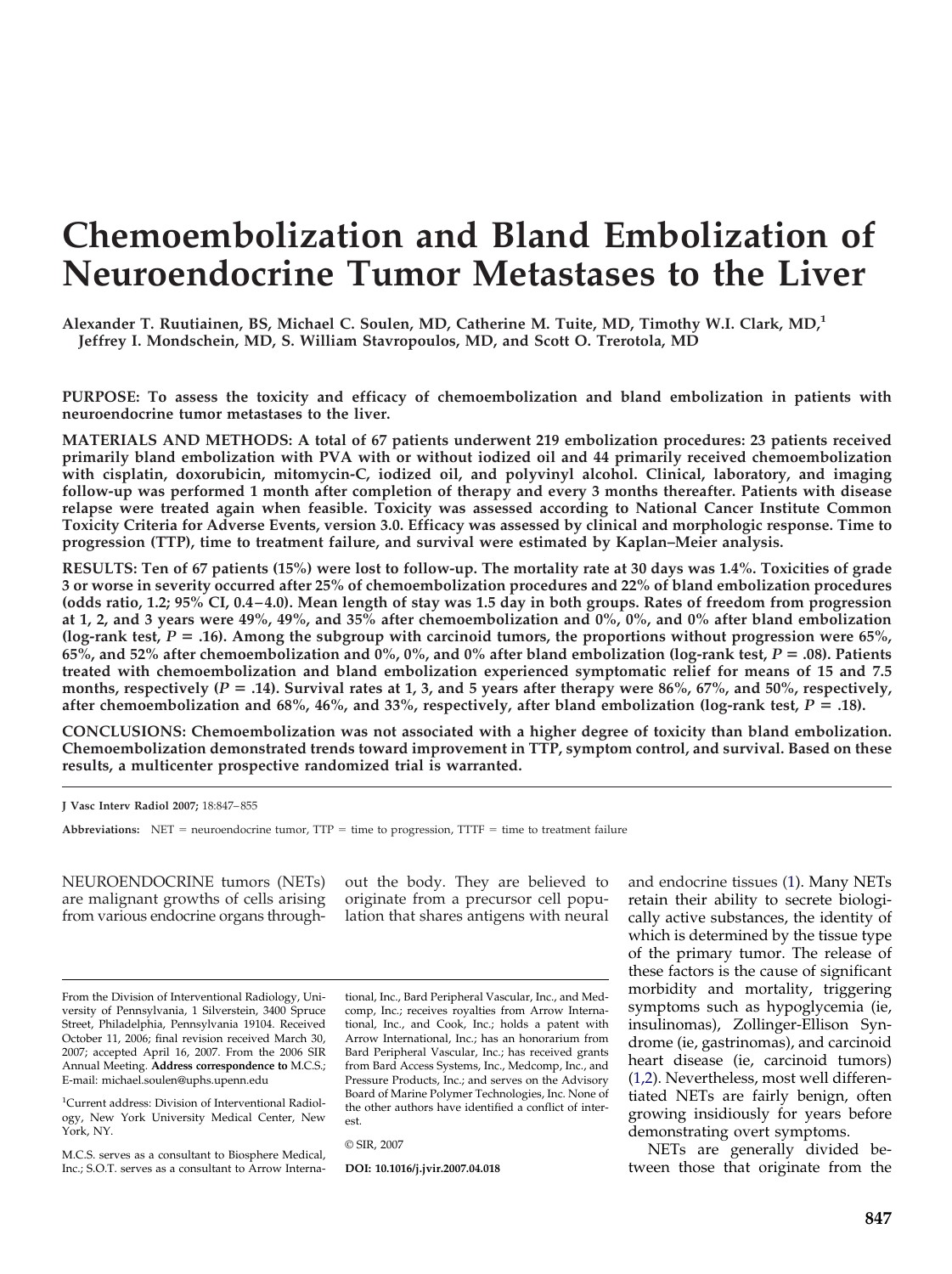gastrointestinal tract or lungs—termed carcinoid tumors—and those derived from other tissues, most notably from pancreatic islet cells [\(1\)](#page-7-0). Carcinoid NETs are a diverse group of tumors that were initially believed to be more indolent than gastrointestinal adenocarcinomas; nevertheless, one large study [\(3\)](#page-7-0) showed that these tumors have considerable malignant potential, with 45.3% of patients having developed metastases by the time of initial diagnosis. Because 74% of carcinoid NETs arise in the gastrointestinal tract, the liver is a natural site for metastatic growth [\(3\)](#page-7-0). This is true for noncarcinoid NETs as well, although this subgroup represents an even more heterogeneous assembly of tumors, with considerable variability in natural histories [\(1\)](#page-7-0).

The establishment of distant metastases is associated with a poor prognosis for neuroendocrine tumors: patients with carcinoid NETs have a 5-year survival rate of only 22% from this event [\(3\)](#page-7-0). Therefore, considerable attention has focused on the treatment of liver metastases. Therapeutic options include systemic chemotherapy, radiation therapy, surgical resection, and liver transplantation [\(1,4\)](#page-7-0). When excessive tumor bulk or other biologically unfavorable features preclude these options, other treatment modalities have been employed [\(5\)](#page-7-0). Particularly, because NET metastases derive their principal blood supply from the hepatic artery, it is possible to trigger selective ischemic necrosis of these growths by occlusion of their arterial supply [\(6\)](#page-7-0). This tactic has been employed by surgical ligation and transarterial embolization of the hepatic artery [\(6\)](#page-7-0).

Hypothetically, the addition of chemotherapeutic agents to embolic therapy could increase tumor response rates compared with bland embolization [\(7\)](#page-7-0). The efficacy of such chemoembolization of NET liver metastases [\(1\)](#page-7-0) has already been displayed by various small studies with samples of five to 30 patients  $(8-14)$ . Nevertheless, it remains unclear whether chemoembolization of NETs is superior to conventional bland embolization. For example, one study of 41 patients [\(15\)](#page-8-0) demonstrated a 50% response rate with use of bland embolic therapy, which is on par with the findings of many chemoembolization experiments

[\(1\)](#page-7-0). Moreover, because of the use of cytotoxic agents, a priori hypotheses have suggested that chemoembolization might result in a higher incidence of treatment-related toxicities than bland embolic therapy [\(16\)](#page-8-0). However, proof of such an assertion has not been well demonstrated.

## **MATERIALS AND METHODS**

Institutional review board exemption was obtained for this retrospective review. A total of 67 patients were treated in the interventional radiology clinic between 1991 and 2005 with liver metastases from neuroendocrine tumors; 30 (45%) were men and 37 (55%) were women. Their primary tumors included 38 carcinoid NETs (57%), 14 pancreatic islet-cell tumors  $(21\%)$ , four gastrinomas  $(6\%)$ , three other NETs (4%; VIPoma, pecoma, and medullary thyroid carcinoma in one case each), and eight uncharacterized neuroendocrine tumors (12%). A total of 69% of all tumors were found to be hormonally active. The patients were initially diagnosed at an average age of 52 years (range, 20-83 y) and developed liver metastases an average of 2 years later.

Before undergoing embolic therapy, 29 patients  $(43%)$  underwent surgical resection of their primary tumors and five (7%) underwent partial hepatectomy for treatment of metastases. Forty individuals (60%) underwent some form of chemotherapy and seven (10%) were treated with radiation therapy.

Patients underwent initial embolization an average of 31 months after the diagnosis of liver metastases (range, 0 –298 months). For purposes of survival analysis, the patients were classified as having undergone bland embolization or chemoembolization based on the predominant therapy administered. Overall, the chemoembolization group included 44 patients  $(65\% \text{ of the total})$ , of whom eight  $(18\%)$ received some bland embolic treatments; the bland embolization group included 23 patients (34% of the total), of whom two (9%) received some chemoembolization treatments. Crossover patients were predominantly assigned to the chemoembolization arm because, in clinical practice, they typically received chemoembolization to prolong the treatment response achieved by bland embolization; moreover, their inclusion in the experimental arm was expected to cause any skew in the data to be toward the null hypothesis. The two crossover subjects in the bland embolization group were included because their therapy was overwhelmingly conducted by this modality (10 bland embolization procedures vs three chemoembolization procedures and eight bland embolization procedures vs two chemoembolization procedures, respectively).

All patients underwent preprocedural diagnostic cross-sectional imaging to assess tumor burden: 58 (87%) had three or more liver metastases. An average of two embolization procedures (range, 1–4) were performed during the initial cycle. Because 45% of the patients were eventually treated again after their initial cycle, they ultimately underwent an average of 3.3 total embolization treatments (range, 1–13). Chemoembolization was performed according to standard protocol at our institution as summarized elsewhere [\(17\)](#page-8-0). Bland embolization was performed with  $150 - 250$ - $\mu$ m granular polyvinyl alcohol particles (Contour; Boston Scientific, Natick, MA) with or without the addition of iodized oil (Ethiodol; Savage Laboratories, Melville, NY). The choice of treatment was at the discretion of the attending interventional oncologist. Endpoints for embolization were similar in the two groups, with a goal of a "tree-in-winter" or "pruned-tree" appearance with preservation of flow in the segmental hepatic arteries.

Treatment toxicity was assessed by the length of inpatient hospital stay and by quantitative grades according to the National Cancer Institute Common Terminology Criteria for Adverse Events (CTCAE), version 3.0 (18). These toxicity data were gathered from hospital discharge summaries, nurses' notes, and hospital records. Student *t* tests were used to test for statistically significant differences between patients treated with chemoembolization versus bland embolization.

Procedural efficacy was monitored by follow-up cross-sectional imaging scheduled for 1 month after completion of the initial embolization cycle. Comparison of pre- and posttreatment images was used to determine tumor status, whereby it was classified to be in regression, stabilization, or progres-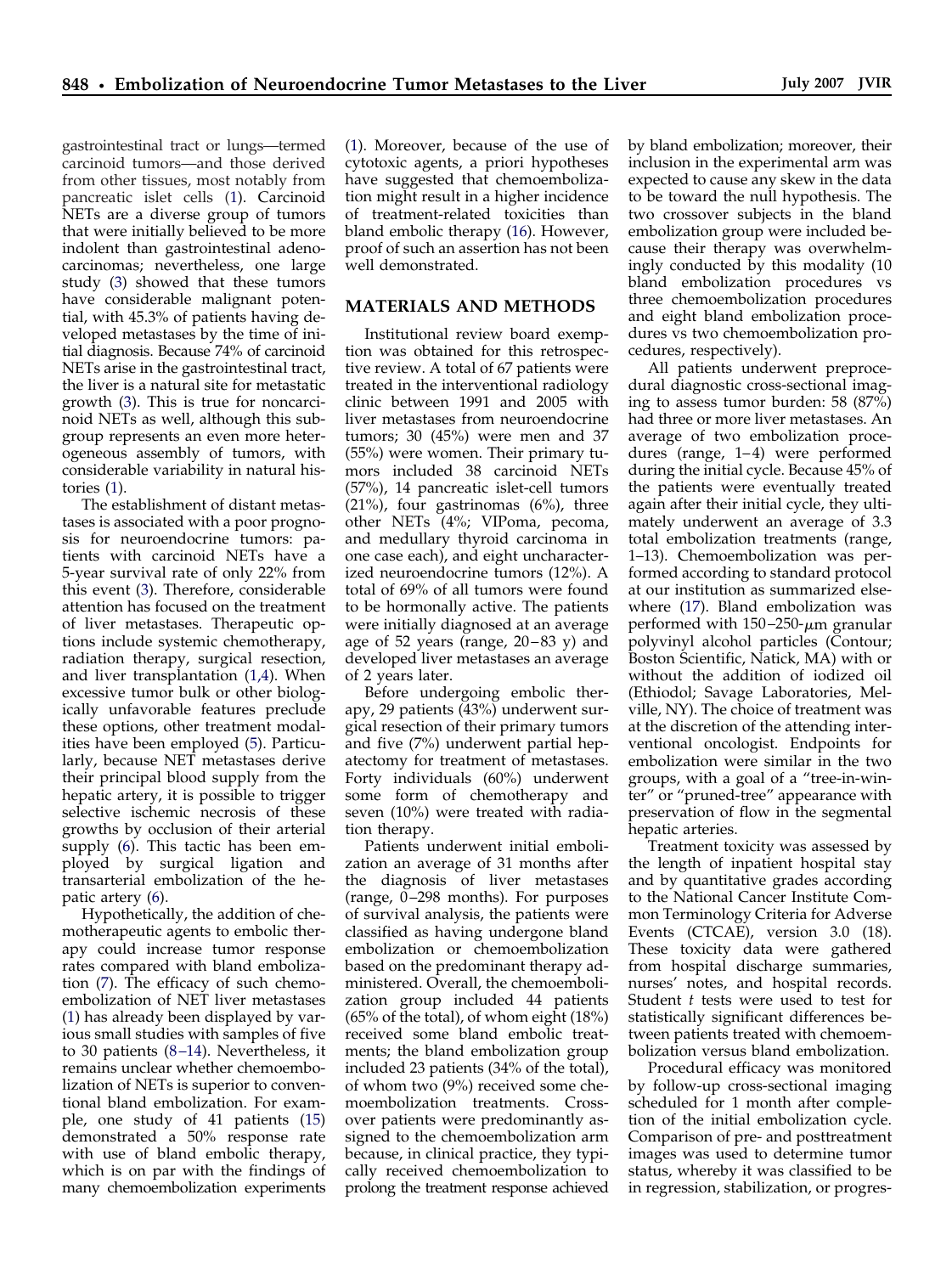| Table 1<br>Procedural Toxicities of Chemoembolization According to CTCAE Version 3.0 (%) |             |       |                        |                                                                                                                                                                 |           |                |           |                                |          |          |                   |            |            |
|------------------------------------------------------------------------------------------|-------------|-------|------------------------|-----------------------------------------------------------------------------------------------------------------------------------------------------------------|-----------|----------------|-----------|--------------------------------|----------|----------|-------------------|------------|------------|
| Toxicity<br>Grade                                                                        | Pain        | Fever |                        | Nausea Vomiting Fatigue                                                                                                                                         |           | Weight<br>Loss | Bilirubin | GGT/<br>ALP                    | AST      | ALT      | Infection Cardiac |            | Other      |
|                                                                                          | 70          | 21    | 53                     | 31                                                                                                                                                              | 6         | 12             | $\Omega$  | 18                             |          |          |                   |            |            |
|                                                                                          | 18          |       |                        |                                                                                                                                                                 |           |                |           | Q                              |          |          |                   |            |            |
|                                                                                          |             |       |                        |                                                                                                                                                                 |           |                |           |                                |          | $\Omega$ |                   |            |            |
|                                                                                          |             |       |                        |                                                                                                                                                                 |           |                |           |                                |          |          |                   |            |            |
|                                                                                          |             |       |                        |                                                                                                                                                                 |           |                |           |                                | $\Omega$ |          |                   |            |            |
| $Total \pm$<br>95% CI                                                                    | $91 \pm 16$ |       | $22 \pm 7$ 57 $\pm$ 14 | $34 \pm 9$                                                                                                                                                      | $9 \pm 3$ | $14 \pm 5$     | $1 \pm 1$ | $30 \pm 7$ $3 \pm 2$ $2 \pm 2$ |          |          | $6 \pm 3$         | $10 \pm 4$ | $18 \pm 5$ |
|                                                                                          |             |       |                        | $\mathcal{M}$ at $\mathcal{D}$ . The contract $\mathcal{M}$ is the contract of $\mathcal{D}$ of $\mathcal{D}$ is the contract of $\mathcal{D}$ of $\mathcal{D}$ |           |                |           |                                |          |          |                   | -1. 1      |            |

Note.—ALP = alkaline phosphatase; ALT = alanine aminotransferase; AST = aspartate aminotransferase; GGT =  $\gamma$ -glutamyl transpeptidase.

| Toxicity<br>Grade     | Pain        | Fever | Nausea                 | Vomiting Fatigue |            | Weight<br>Loss | Bilirubin | GGT/<br>ALP | AST      | ALT      | Infection Cardiac |            | Other      |
|-----------------------|-------------|-------|------------------------|------------------|------------|----------------|-----------|-------------|----------|----------|-------------------|------------|------------|
|                       | 46          | 11    | 33                     | 24               | 11         | 8              | 0         | 16          | 0        | $\Omega$ |                   |            |            |
|                       | 19          |       | 5                      |                  |            | 3              |           | 5           |          |          |                   |            |            |
|                       | $\Omega$    |       |                        |                  |            |                |           | 3           |          |          |                   |            |            |
|                       |             |       |                        |                  |            |                |           |             |          |          |                   |            |            |
|                       |             |       |                        |                  |            |                | $\Omega$  |             | $\Omega$ | $\Omega$ |                   |            |            |
| Total $\pm$<br>95% CI | $65 \pm 18$ |       | $11 \pm 7$ 38 $\pm 15$ | $28 \pm 11$      | $11 \pm 6$ | $10 \pm 5$     | $\Omega$  | $24 + 9$    | $1 + 2$  | $\Omega$ | $1 + 2$           | $10 \pm 5$ | $16 \pm 7$ |

sion according to the Response Evaluation Criteria in Solid Tumors [\(19\)](#page-8-0). Patients whose tumors stabilized who had a particularly large tumor burden and all patients with tumor progression were reevaluated for additional embolization; another cycle was performed when clinically appropriate. Patients whose disease was in regression were followed by repeat imaging every 3 months; in the event of a relapse, another cycle of embolic therapy was offered whenever possible. Clinical response was assessed by patients' self-reported hormone-related symptoms.

Kaplan-Meier survivorship curves were generated with MedCalc software (version 8.1.0.0; MedCalc, Mariakerke, Belgium) from diagnosis of the primary tumor and liver metastases and the time of initial treatment. Patients who exhibited morphologic stabilization or regression were monitored for time to progression (TTP; ie, time to tumor progression) and time to treatment failure (TTTF). TTP was defined as the time from initial stabilization to the first examination with ra-

diographic progression; those patients whose disease never exhibited stabilization or regression were classified as having a TTP of 0 months. TTTF was defined as the time from initial stabilization to the first progression after the last successful cycle of therapy. Kaplan-Meier curves were generated from these data to account for loss to follow-up. Separate survival and TTP curves were generated for various subgroups based on tumor type, hormonal activity, presence of extrahepatic disease, and type of therapy.

#### **RESULTS**

The patient populations in the two treatment groups were statistically identical: there were no significant differences in the proportion of patients with carcinoid NETs (chemoembolization, 50%; bland embolization, 65%), hormonally active tumors (68% and 70%, respectively), documented extrahepatic metastases (23% and 30%), or history of attempted tumor resection (48% and 43%). There were no differences in pretreatment liver function as

assessed by bilirubin levels  $(P = .77)$ or albumin levels  $(P = .28)$ . Performance status was also identical between groups.

The 30-day mortality rate for both procedures was 1.4% (three deaths among 219 embolization procedures). Two of these patients were treated with bland embolization and one was treated with chemoembolization. All had presented with advanced tumor burden and deteriorated performance status.

Toxicities were graded according to CTCAE version 3.0 criteria [\(18\)](#page-8-0) for each embolization procedure for pain, fever, nausea, vomiting, fatigue, weight loss, increases in serum aminotransferase and alkaline phosphatase levels, infection, cardiac complications, and any other recorded toxicities.

Although the incidence of some degree of postembolization syndrome was quite high, these symptoms were generally well controlled and self-limited (**Tables 1, 2**; **[Fig 1](#page-3-0)**). Severe toxicities (CTCAE grade  $\geq$ 3) occurred in 11 of 44 chemoembolization procedures (25%) and five of 23 bland emboliza-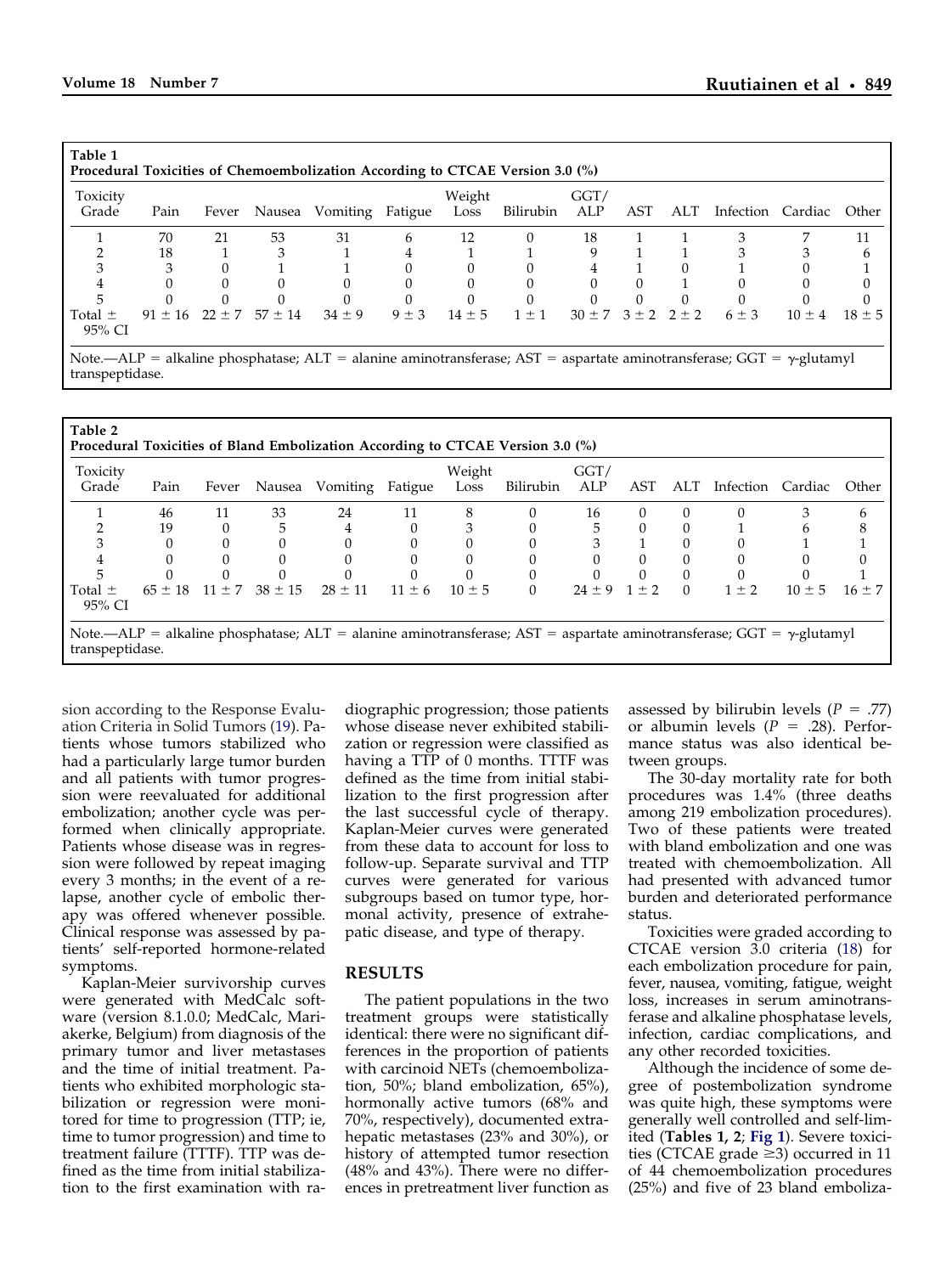<span id="page-3-0"></span>

**Figure 1.** Embolization-related toxicities according to CTCAE version 3.0 criteria.



**Figure 2.** Average hospital stay per embolization procedure.

tion procedures (22%; odds ratio, 1.2;  $95\%$  CI, 0.4–4.0). The only significant difference among toxicities of any grade was an increased incidence of infections among patients in the chemoembolization group ( $P = 0.01$ ). This may be related to the greater prevalence of a bilioenteric anastomosis or stent in the chemoembolization group, although the numbers are too small for statistical comparison. Nevertheless, infection was rare (6%), mild, and self-limited; only 1% of the patients experienced an infection of grade 3 or greater.

There were no significant differences in length of hospital stay between patients treated with chemo-

embolization and bland embolization or between those with carcinoid and noncarcinoid tumors. Patients in all groups were kept in the ward for an average of 1.5 days. A few outliers did occur, such as one patient who was hospitalized for 18 days (**Fig 2**).

The initial efficacy of the treatments was evaluated by comparison of crosssectional imaging 1 month after the completion of the initial cycle of embolization with a pretreatment baseline for each patient. Although the proportion of patients whose tumors progressed was similar among those who received bland embolization (13%) and chemoembolization (12%),

those who were treated with chemoembolization were modestly more likely to exhibit tumor regression: 66% versus 50% among patients who received bland embolization (odds ratio, 1.9; 95% CI, 0.6 – 6.2; **[Fig 3](#page-4-0)**). A total of 38% of patients who received bland embolization and 22% of those who received chemoembolization exhibited disease stabilization according to Response Evaluation Criteria In Solid Tumors.

The TTP was dramatically shorter for patients who received bland embolization than for those who were treated with chemoembolization (**[Fig](#page-4-0) [4](#page-4-0)**). The percentages of patients free of radiologic progression at 6, 12, 24, and 36 months were 65%, 49%, 49%, and 35%, respectively, among patients who received chemoembolization and 73%, 0%, 0%, and 0%, respectively, among patients who received bland embolization, with median TTPs of 12 and 6 months, respectively. However, because this difference emerged only after 50% of patients had shown disease progression, this finding failed to achieve statistical significance (logrank test,  $P = .16$ ). This suggested that some subgroup of patients disproportionately benefited from chemoembolization. The trend of increased TTP among patients who received chemoembolization was further amplified among patients with carcinoid tumors (log-rank test,  $P = .08$ ) compared with those with noncarcinoid cancers (log rank test,  $P = .82$ ; **[Fig 5](#page-5-0)**). Because only 20 patients had carcinoid tumors treated with chemoembolization, this study lacked the statistical power to resolve this difference.

However, an alternative phrasing of this finding achieves statistical significance: given the diagnosis of a carcinoid tumor, the TTP of the patient is considerably better if (s)he receives chemoembolization rather than bland embolization ( $P = .01$ ; [Fig 6](#page-5-0)). The proportions of patients with carcinoid NETs without progression at 6, 12, 24, and 36 months were 78%, 65%, 65%, and 52%, respectively, in patients who received chemoembolization and 69%, 0%, 0%, and 0%, respectively, in patients who received bland embolization, with median TTPs of 55 and 10 months, respectively. Again, this difference fails to emerge among patients with noncarcinoid tumors: patients treated with chemoembolization and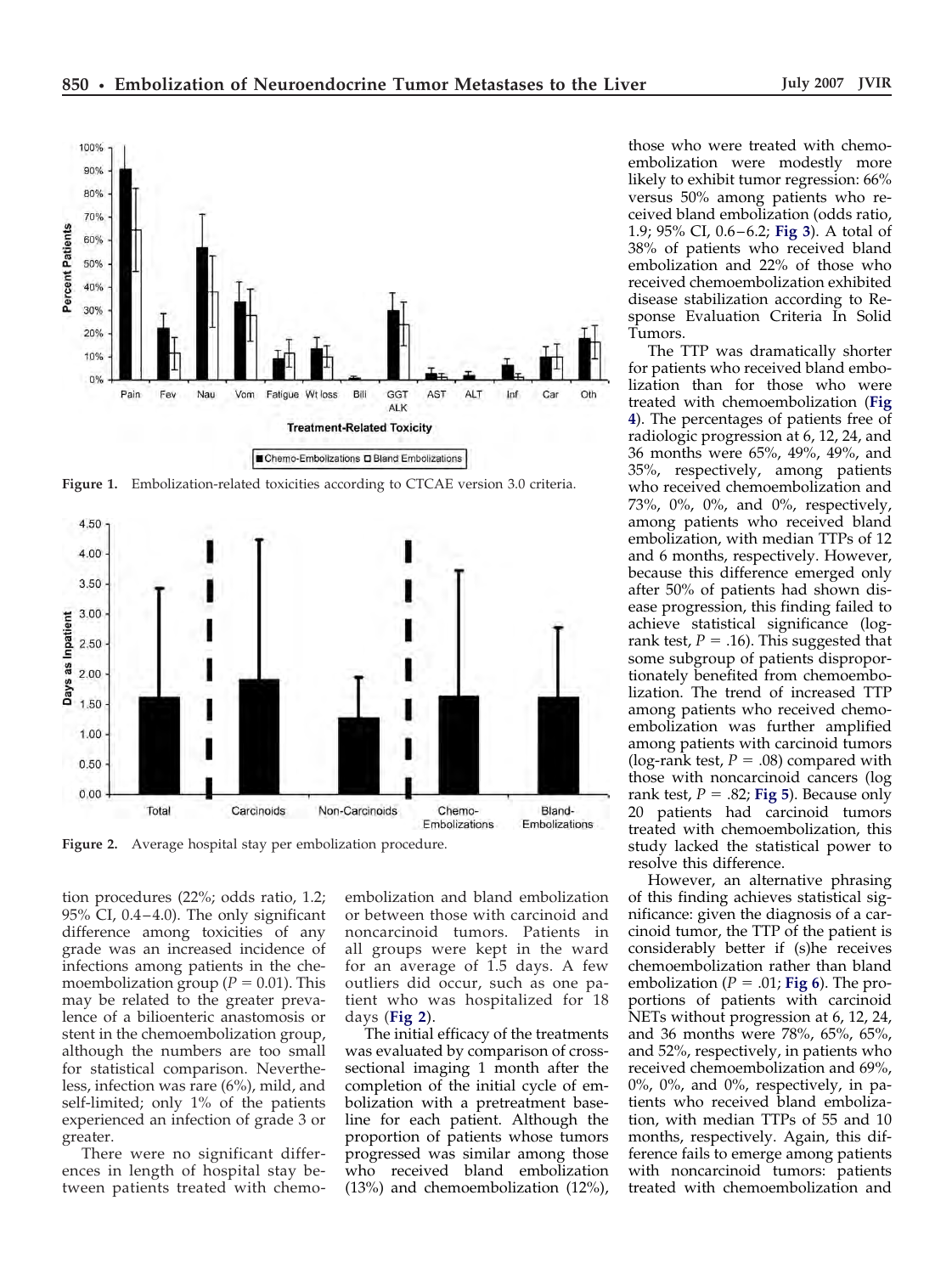<span id="page-4-0"></span>

**Figure 3.** Tumor status 1 month after initial embolization.



**Figure 4.** TTP after initial embolization in all patients.

bland embolization patients have median TTPs of 5 and 8 months, respectively.

Despite the differences between chemoembolization and bland embolization in terms of TTP, no such differences were found for TTTF at 6, 12, 24, and 36 months: 74%, 71%, 65%, and 47%, respectively, among patients who received chemoembolization and 73%, 46%, 46%, and 46%, respectively, among those who received bland embolization ( $P = 0.86$ ). There was also no significant difference in median TTTF: 33 months among patients who received chemoembolization versus and 8 months for those who received bland embolization. Therefore, the present study lacks the statistical power to determine whether a true difference exists between treatment arms in terms of TTTF.

A major goal of embolic therapy in addition to slowing of tumor progression is palliation of symptoms. Both treatment groups experienced similar rates of symptomatic relief: 92% in the chemoembolization group and 93% in the bland embolization group experienced an improvement in their symptoms. This improvement lasted a mean of 15 months for patients who received chemoembolization and 7.5 months for those who received bland embolization. However, the considerable range of response times in both groups kept this result from attaining statistical significance  $(P = .14)$ .

Finally, in terms of overall survival after initial embolic treatment, chemoembolized patients had a median life expectancy of 44 months, compared with 39 months among those who received bland embolization; in these groups, survival rates at 1, 2, 5, and 10 years were 86%, 69%, 49%, and 49%, respectively, in the chemoembolization group; and 64%, 59%, 39%, and 17%, respectively, in the bland embolization group. Although a trend favoring patients who received chemoembolization had begun to emerge, especially among longer-term survivors, our study lacked the statistical power to resolve any differences between the treatment groups (log-rank test,  $P = .18$ ; **[Fig 7](#page-6-0)**). Moreover, patients with carcinoid tumors who were treated with chemoembolization showed a nonsignificant trend toward slightly better survival from their first embolic treatment compared with those who received bland embolization, with median survival times of 128 and 60 months, respectively, and 1-, 2-, 5-, and 10-year survival rates of 95%, 78%,  $61\%$ , and  $61\%$ , respectively, among those who received chemoembolization and 71%, 71%, 38%, and 38%, respectively, among those who received bland embolization  $(P = .49)$ . The longer absolute survival times among patients with carcinoid NETs, regardless of embolization treatment,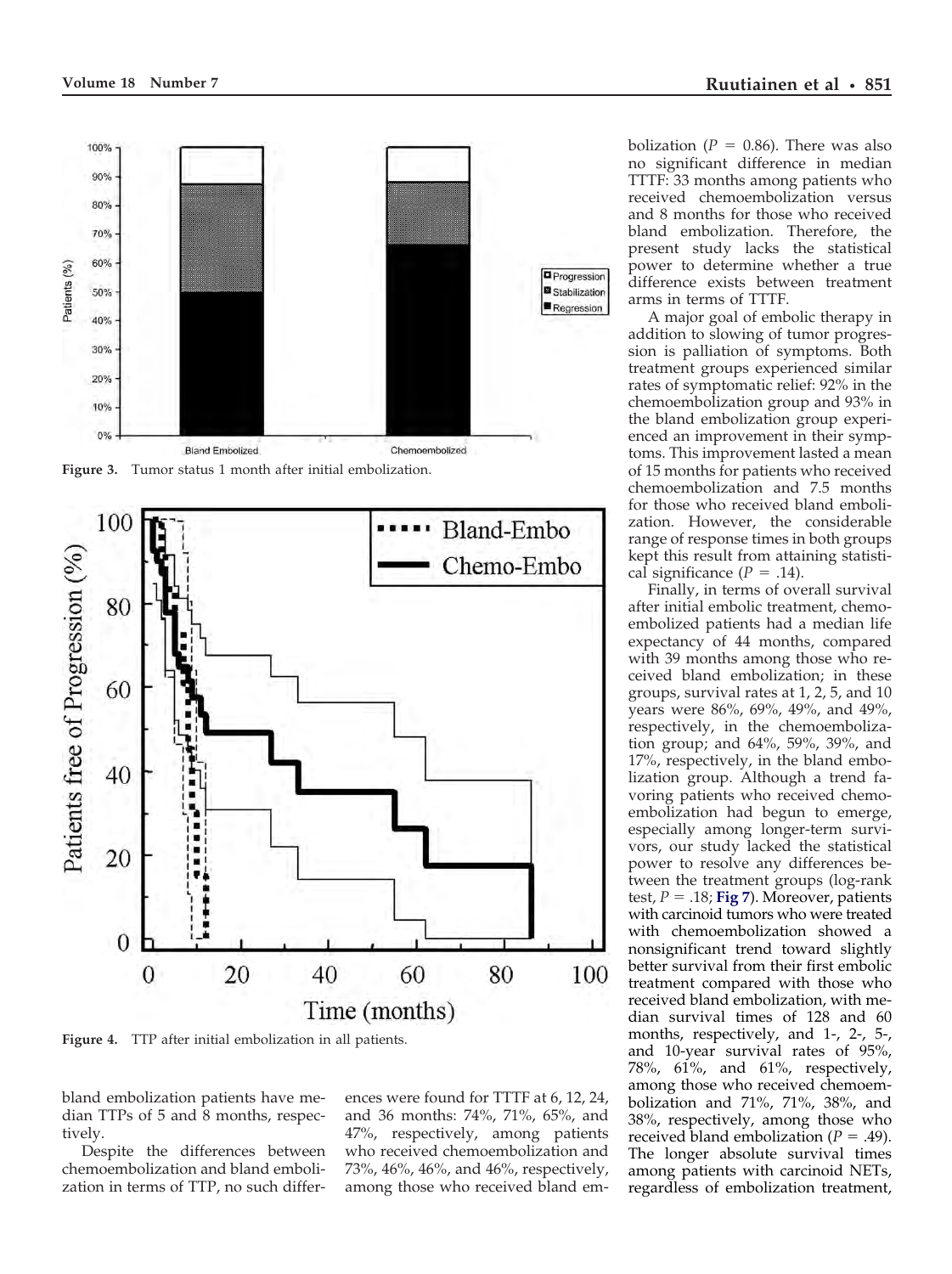<span id="page-5-0"></span>

**Figure 5.** TTP after initial embolization in patients with carcinoid **(a)** and noncarcinoid **(b)** tumors.



**Figure 6.** TTP after initial embolization in patients who underwent chemoembolization **(a)** and bland embolization **(b)**.

may be a reflection of the natural history of the disease itself. Indeed, these patients consistently exhibited trends toward improved survival compared with patients without carcinoid tumors when measured from initial diagnosis ( $P = .23$ ; median, 184 months vs 114 months), from the time of detection of liver metastases  $(P = .16)$ ; median, 89 months vs 75 months), and from initial embolization  $(P = .14)$ ; median, 128 months vs 32 months). No other significant differences were found in patient survival or TTP for any other subgroup of patients, including individuals with hormonally active tumors or those with extrahepatic disease (log-rank test,  $P > .05$ ; **[Fig 8](#page-6-0)**).

## **DISCUSSION**

This retrospective analysis suggests that chemoembolization offers a safe alternative to conventional bland embolization without a significant increase in toxicity. Moreover, chemoembolization may be more efficacious in the treatment of neuroendocrine tumor metastases to the liver—particularly for patients with carcinoid tumors—as measured by initial response and the time to morphologic tumor progression.

Contrary to what may have been expected a priori, chemoembolization and bland embolization have similar associated rates of toxicities. With the exception of infection, the incidence of treatment-related toxicities is not sig-

nificantly different between these two procedures. Although it should be noted that neither embolic therapy is an entirely benign procedure—some form of postembolization syndrome occurs in most patients—the incidence of severe complications (CTCAE grade ≥3) was fortunately quite low. Even when these did occur, they generally consisted of transient increases of  $\gamma$ -glutamyl transpeptidase or alkaline phosphatase levels or medically controllable pain. More importantly, the length of inpatient hospital stay (a general measure of global clinical toxicity) was identical between patients treated with chemoembolization and bland embolization. Last, a 1.4% mortality rate at 30 days during a total of 219 embolization procedures is in line with the mortality rates associated with other treatment alternatives. These results suggest that chemoembolization is a relatively safe procedure with toxicity similar to that of bland embolization.

Although chemoembolization and bland embolization were associated with similar rates of initial disease stabilization and regression, patients treated with chemoembolization exhibited a longer time to morphologic progression. Although patients with all types of NETs seemed to benefit from chemoembolization, this result was particularly strong for those patients with carcinoid tumors. It may be that some aspect of carcinoid tumor biology lends these cancers to be particularly susceptible to a combination of cytotoxic drugs with a deprivation of blood supply. This result agrees with the previous findings of Moertel et al [\(6\)](#page-7-0), who demonstrated that carcinoid tumor metastases show increased response (80%) when systemic chemotherapy is combined with ligation or embolization of the hepatic artery than when occlusive therapy is administered alone (60%).

The results of this experiment were also in accordance with the findings of earlier studies of chemoembolization of NET liver metastases. The rate of symptomatic progression, as well as morphologic response, was close to the average observed among other studies (**[Table 3](#page-7-0)**) [\(8 –14,20 –22\)](#page-7-0). However, it should be noted that, although most publications regarding chemoembolization of NET metastases re-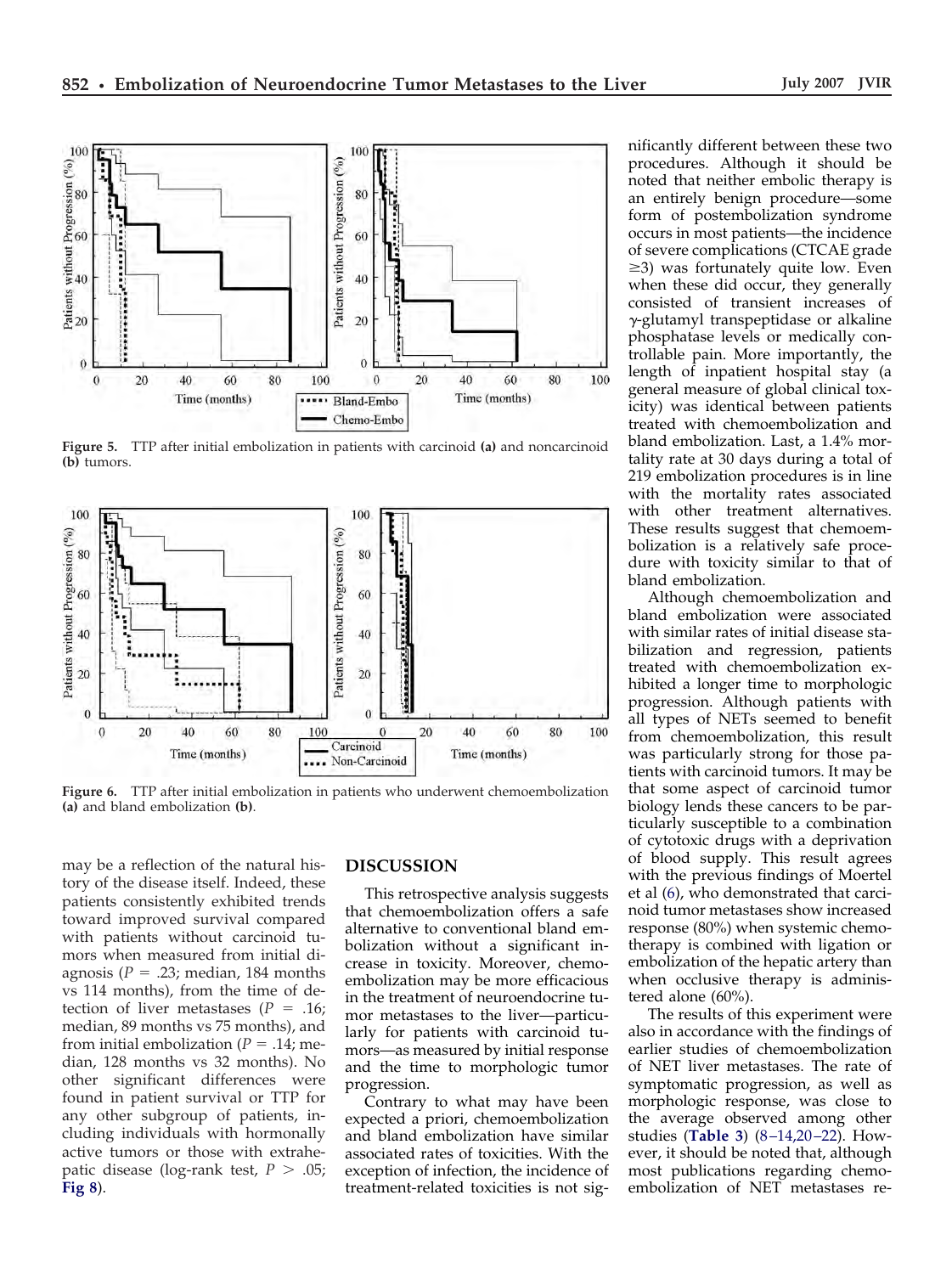<span id="page-6-0"></span>

**Figure 7.** Patient survival after initial embolization.



Figure 8. Patient survival from diagnosis.

ported dramatic rates of initial response, there was considerable variation in the reported times to morphologic progression. It remains unclear whether these differences are caused by the considerable intrinsic heterogeneity of neuroendocrine tumors or by differences in treatment among different medical centers.

Despite the dramatic difference between chemoembolization and bland embolization in TTP, a similar difference failed to emerge in TTTF. Although this would seem to imply that bland embolization was ultimately as effective as chemoembolization, it is seems possible that this particular result was caused entirely by a single statistical outlier. As described earlier, one patient who received bland embolization remained responsive to therapy for 85 months, in contrast to the average of 6.3 months among the others.

Last, differences in the TTP of symptoms, as well as ultimate patient survival, demonstrated early trends that seemed to favor chemoembolization. Nevertheless, both these results failed to achieve statistical significance. Perhaps studies with larger sample sizes, lack of crossover, or longer follow-up will be able to resolve this trend.

The conclusions reached by the present study must be approached tentatively. Despite benefiting from a larger sample size  $(N = 67)$  than previous studies of embolic therapy for NET metastases, there were several sources of bias. First, this study observed the patient populations retrospectively: because individuals were not randomized to the different treatment arms, it is possible that selection bias may have caused disparities between the groups. Although the groups did not differ in pretreatment levels of bilirubin, albumin, or performance status—which are crude measures of disease severity—this criticism cannot be entirely dismissed.

Second, bias could have been introduced into the analysis in the categorization of the patients. For example, some individuals received bland embolization and chemoembolization, and these cases were resolved by assigning the patient into a group based on the predominant therapy administered. Such crossover would be ex-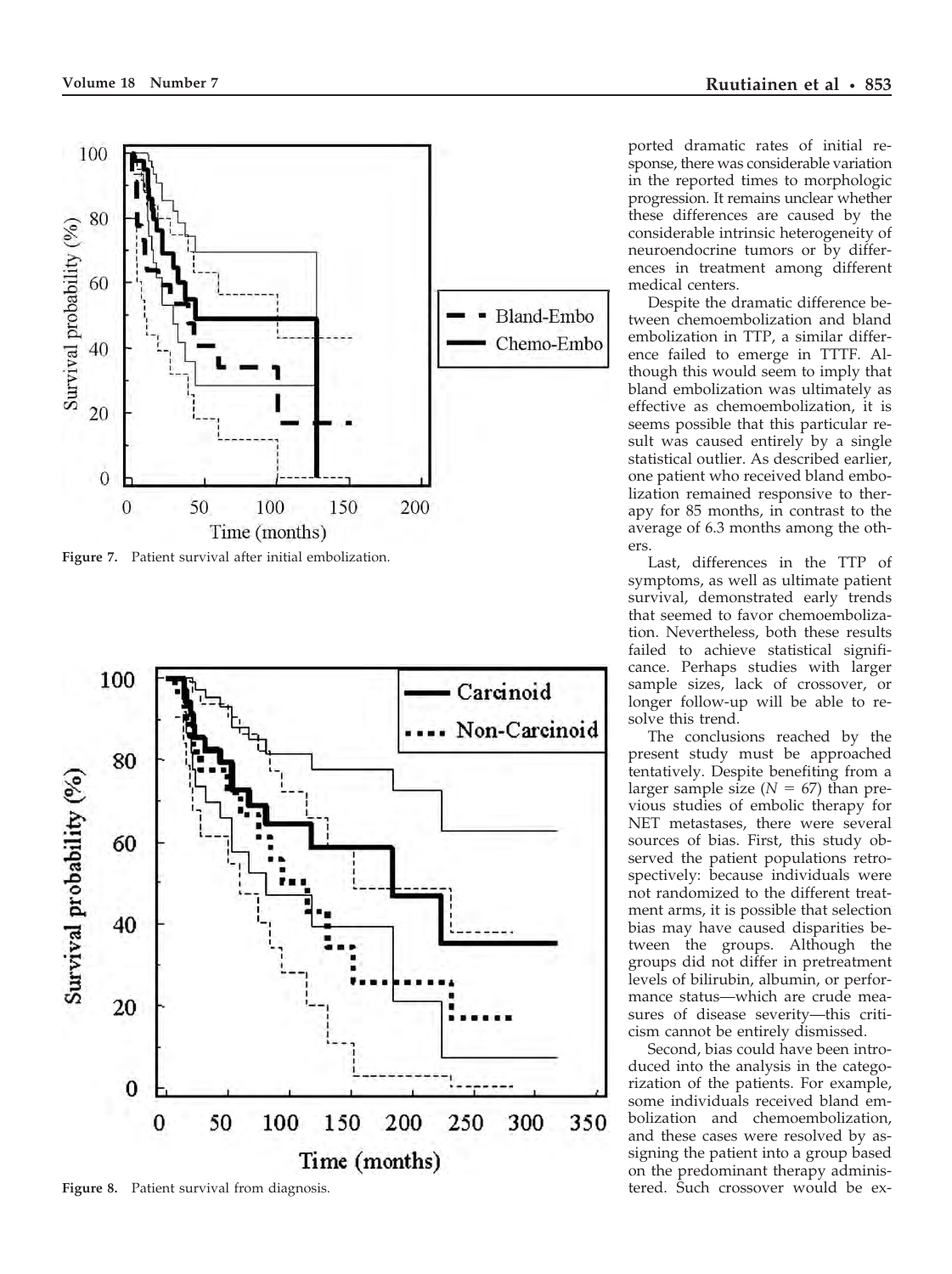<span id="page-7-0"></span>

| Study, Year                               | No.<br>of<br>Pts. | Tumor<br><b>Type</b> | Chemboembolization<br>Agents              | Adjuvant<br>Therapy   | Symptom<br>Response<br>$(\%)$ | Time to<br>Symptom<br>Progression<br>(months) | Morphologic<br>Response<br>$(\%)$ | Time to<br>Morphoplogic<br>Progression<br>(months) |
|-------------------------------------------|-------------------|----------------------|-------------------------------------------|-----------------------|-------------------------------|-----------------------------------------------|-----------------------------------|----------------------------------------------------|
| Hajarizadeh<br>et al $(8)$ ,<br>1992      | 8                 | Carcinoid            | $5-FU$                                    | Octreotide            | 100                           | 22                                            | 100                               | 10.6                                               |
| Therasse et al<br>$(10)$ , 1993           | 23                | Carcinoid            | Doxorubicin                               | Some on<br>Octreotide | 100                           |                                               | 59                                |                                                    |
| Ruszniewski<br>and Malka<br>$(18)$ , 1993 | 24                | <b>NET</b>           | Doxorubicin                               | Octreotide            | 73                            |                                               | 55                                | 14                                                 |
| Diaco et al<br>$(19)$ , 1995              | 10                | Carcinoid            | Doxorubicin.<br>cisplatin,<br>mitomycin C | Octreotide,<br>$5-FU$ | 100                           |                                               | 90                                | 42.5                                               |
| Mavligit et al<br>$(9)$ , 1993            | 5                 | Islet cell           | Cisplatin, vinblastine                    |                       |                               |                                               | 80                                | 18                                                 |
| Clouse et al<br>$(20)$ , 1994             | 20                | <b>NET</b>           | Doxorubicin                               | Octreotide            | 90                            |                                               | 84                                | 8.5                                                |
| Perry et al<br>$(11)$ , 1994              | 30                | <b>NET</b>           | Doxorubicin                               | Octreotide            | 90                            |                                               | 92                                |                                                    |
| Drougas et al<br>$(12)$ , 1998            | 15                | Carcinoid            | $5-FU$                                    | Octreotide            | 100                           |                                               | 93                                |                                                    |
| Diamandidou<br>et al $(13)$ ,<br>1998     | 20                | <b>NET</b>           | Cisplatin                                 |                       | 67                            |                                               | 78                                |                                                    |
| Current<br>Study                          | 44                | <b>NET</b>           | Doxorubicin,<br>cisplatin,<br>mitomycin C | Some on<br>Octreotide | 92                            | 15                                            | 88                                | 27                                                 |
| Average                                   | 20                |                      |                                           |                       | 90                            | 19                                            | 82                                | 20.1                                               |

pected to minimize any differences between chemoembolization and bland embolization outcomes; therefore, the differential effect of chemoembolization could actually be greater than reported.

# **CONCLUSION**

The data from this experiment suggest that chemoembolization of NET metastases to the liver is a relatively safe procedure, with a toxicity profile similar to that of conventional bland embolization. Chemoembolization may be a more efficacious treatment alternative to bland embolic therapy in that it offers a longer time to morphologic progression. This effect is particularly impressive for those patients with carcinoid tumors. It remains unclear whether chemoembolization will ultimately offer a survival benefit for patients because differences between the groups in TTTF and overall survival remained statistically insignificant. Al-

though this study represents the largest retrospective comparison of embolic therapies for the treatment of NET metastases, it lacks the full confidence of a randomized controlled trial. Further investigations are needed to conclusively demonstrate the efficacy of this therapy.

#### **References**

- 1. Kaltsas GA, Besser GM, Grossman AB. The diagnosis and medical management of advanced neuroendocrine tumors. Endocr Rev 2004; 25:458 –511.
- 2. Kulke MH, Mayer RJ. Carcinoid tumors. N Engl J Med 1999; 340:858 – 868.
- 3. Modlin IM, Sandor A. An analysis of 8305 cases of carcinoid tumors. Cancer 1997;79:813– 829.
- 4. Chen H, Hardacre JM, Uzar A, Cameron JL, Choti MA. Isolated liver metastases from neuroendocrine tumors: does resection prolong survival? J Am Coll Surg 1998; 187:88 –92.
- 5. Sutcliffe R, Maguire D, Ramage J, Rela M, Heaton N. Management of neuroendocrine liver metastases. Am J Surg 2004; 187:39 – 46.
- 6. Moertel CG, Johnson CM, McKusick MA, et al. The management of patients with advanced carcinoid tumors and islet cell carcinomas. Ann Int Med 1994; 120:302–309.
- 7. Gates J, Hartnell GG, Stuart KE, Clouse ME. Chemoembolization of hepatic neoplasms: safety, complications, and when to worry. Radiographics 1999; 19: 399 – 414.
- 8. Hajarizadeh H, Ivancev K, Mueller CR, Fletcher WS, Woltering EA. Effective palliative treatment of metastatic carcinoid tumors with intra-arterial chemotherapy/chemoembolization combined with octreotide acetate. Am J Surg 1992; 163:479 – 483.
- 9. Mavligit GM, Pollock RE, Evans HL, Wallace S. Durable hepatic tumor regression after arterial chemoembolization-infusion in patients with islet cell carcinoma of the pancreas metastatic to the liver. Cancer 1993; 72:375–380.
- 10. Therasse E, Breittmayer F, Roche A, et al. Transcatheter chemoembolization of progressive carcinoid liver metastasis. Radiology 1993; 189:541–547.